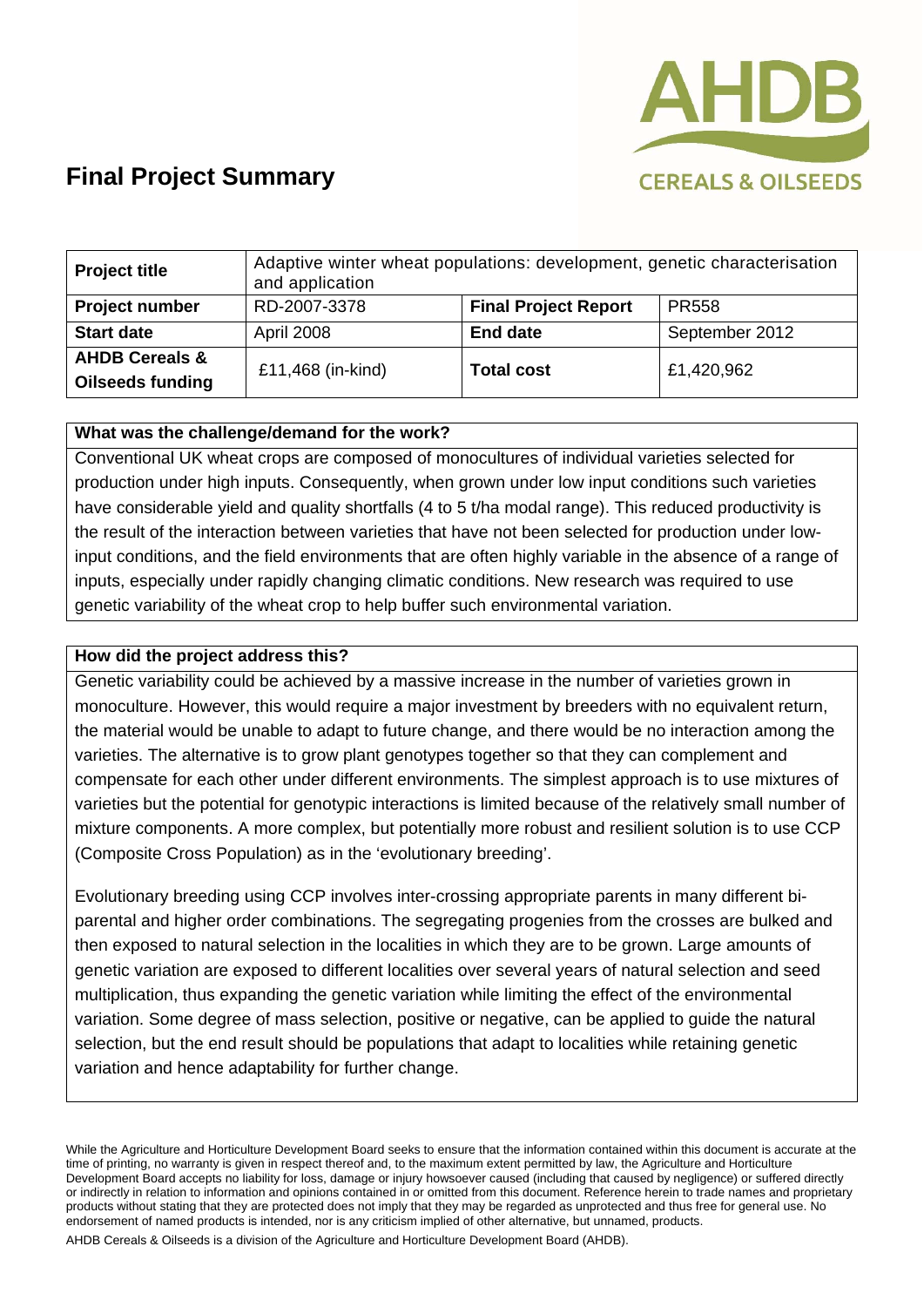

# **Final Project Summary**

This is a potential approach for generating wheat crops which perform stably under a wider range of climatic conditions, not only in terms of their yield but also in terms of their quality, while allowing a major reduction in synthetic inputs. Because of the buffering and compensation effects within a CCP, they are predicted to show increased stability in comparison to genetically uniform monocultures. The agronomic capabilities of the three CCP which are the focus of this current study, have previously been established and they have been shown in field trials to perform better than the means of their individual parent varieties for a range of characters including grain yield.

### **What outputs has the project delivered?**

A number of conclusions on CCP have emerged from this research project:

- 1) Replicated field trials showed that the CCP had a reduced grain yield in comparison to currently used pure lines under conditions of high input, while yield differences were not significant under organic cropping conditions. This means that CCP are potentially more suitable to low-input and organic than to conventional systems.
- 2) The three different populations were tested to investigate their potential end uses: A high yield population (YCCP), a high baking quality population (QCCP) and an all-rounder population (YQCCP). On the basis of various agronomic and quality performance indicators, as well as marketability to end-users, the QCCP is seen as the most promising population among the three tested populations.
- 3) The CCP showed increased yield stability in comparison to pure lines in replicated field trials, but on-farm participatory trials across the UK could not confirm this result.
- 4) The CCP did not adapt to the cropping conditions under which they were grown; this was evident both from molecular data and from comprehensive field trials. Yearly fluctuations in weather conditions are likely to have counteracted any adaptation to the site-specific factor associated with cropping management and soil conditions.
- 5) Field trials showed that both CCP and (complex) variety mixtures are more or less equivalent with regard to their agronomic performance. Preference for either CCP or mixtures is therefore likely to follow other criteria than those based purely on agronomic performance.

### **Who will benefit from this project and why?**

**Beneficial for the industry:** The indication from the narrative comments received from the bakers involved in the project was that the CCP are capable of producing bread-making flours of a commercially acceptable standard, and that in unblended flours, site effects were particularly strong on various quality parameters. The bakers found that the CCP flours produced loaves with a range of

While the Agriculture and Horticulture Development Board seeks to ensure that the information contained within this document is accurate at the time of printing, no warranty is given in respect thereof and, to the maximum extent permitted by law, the Agriculture and Horticulture Development Board accepts no liability for loss, damage or injury howsoever caused (including that caused by negligence) or suffered directly or indirectly in relation to information and opinions contained in or omitted from this document. Reference herein to trade names and proprietary products without stating that they are protected does not imply that they may be regarded as unprotected and thus free for general use. No endorsement of named products is intended, nor is any criticism implied of other alternative, but unnamed, products.

AHDB Cereals & Oilseeds is a division of the Agriculture and Horticulture Development Board (AHDB).